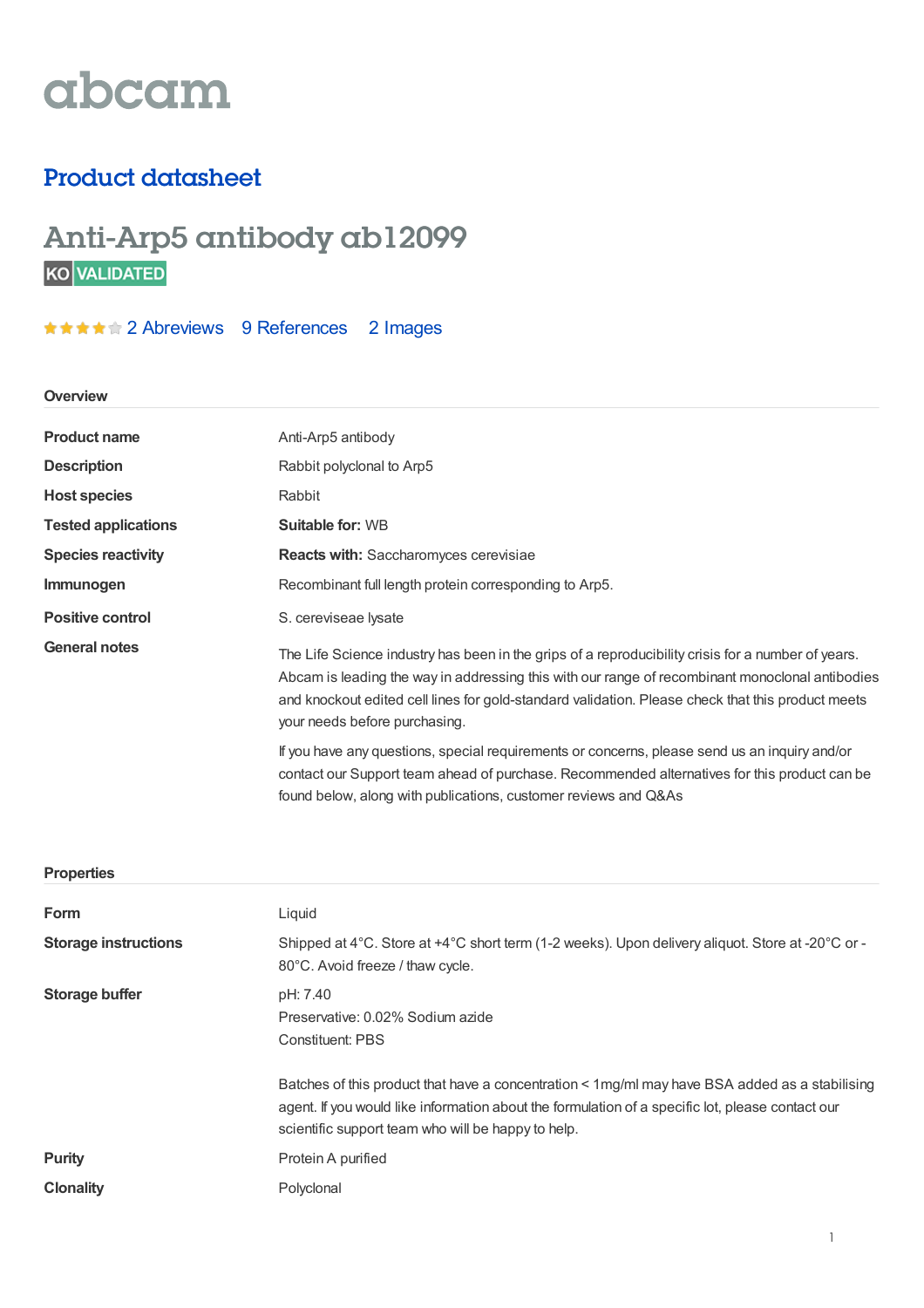#### **Applications**

**The Abpromise guarantee** Our [Abpromise](https://www.abcam.com/abpromise) guarantee covers the use of ab12099 in the following tested applications. The application notes include recommended starting dilutions; optimal dilutions/concentrations should be determined by the end user.

| <b>Application</b> | <b>Abreviews</b> | <b>Notes</b>                                                                                                    |
|--------------------|------------------|-----------------------------------------------------------------------------------------------------------------|
| <b>WB</b>          | ★★★★★(1)         | Use a concentration of 1 µg/ml. Detects a band of approximately<br>87 kDa (predicted molecular weight: 87 kDa). |

| ×<br>×<br>۰ |
|-------------|
|-------------|

| <b>Relevance</b>             | The budding yeast INO80 complex is a conserved ATP-dependent nucleosome remodeler            |
|------------------------------|----------------------------------------------------------------------------------------------|
|                              | containing actin-related proteins Arp5 and Arp8. Strains lacking INO80, ARP5, or ARP8 have   |
|                              | defects in transcription. Ino80, Arp5, and Arp8 are recruited to an HO-induced DSB, where a  |
|                              | phosphorylated form of H2A accumulates. Recruitment of lno80 is compromised in cells lacking |
|                              | the H2A phosphoacceptor S129. INO80-mediated chromatin remodeling seems to occur directly    |
|                              | at DSBs, where it appears to facilitate processing of the lesion.                            |
| <b>Cellular localization</b> | Nuclear                                                                                      |

#### **Images**



Anti-Arp5 antibody (ab12099) + S.cerevisiae lysate

#### **Secondary**

Alexa Fluor Goat polyclonal to Rabbit IgG at 1/10000 dilution

**Predicted band size:** 87 kDa **Observed band size:** 90 kDa **Additional bands at:** 70 kDa (possible cross reactivity)